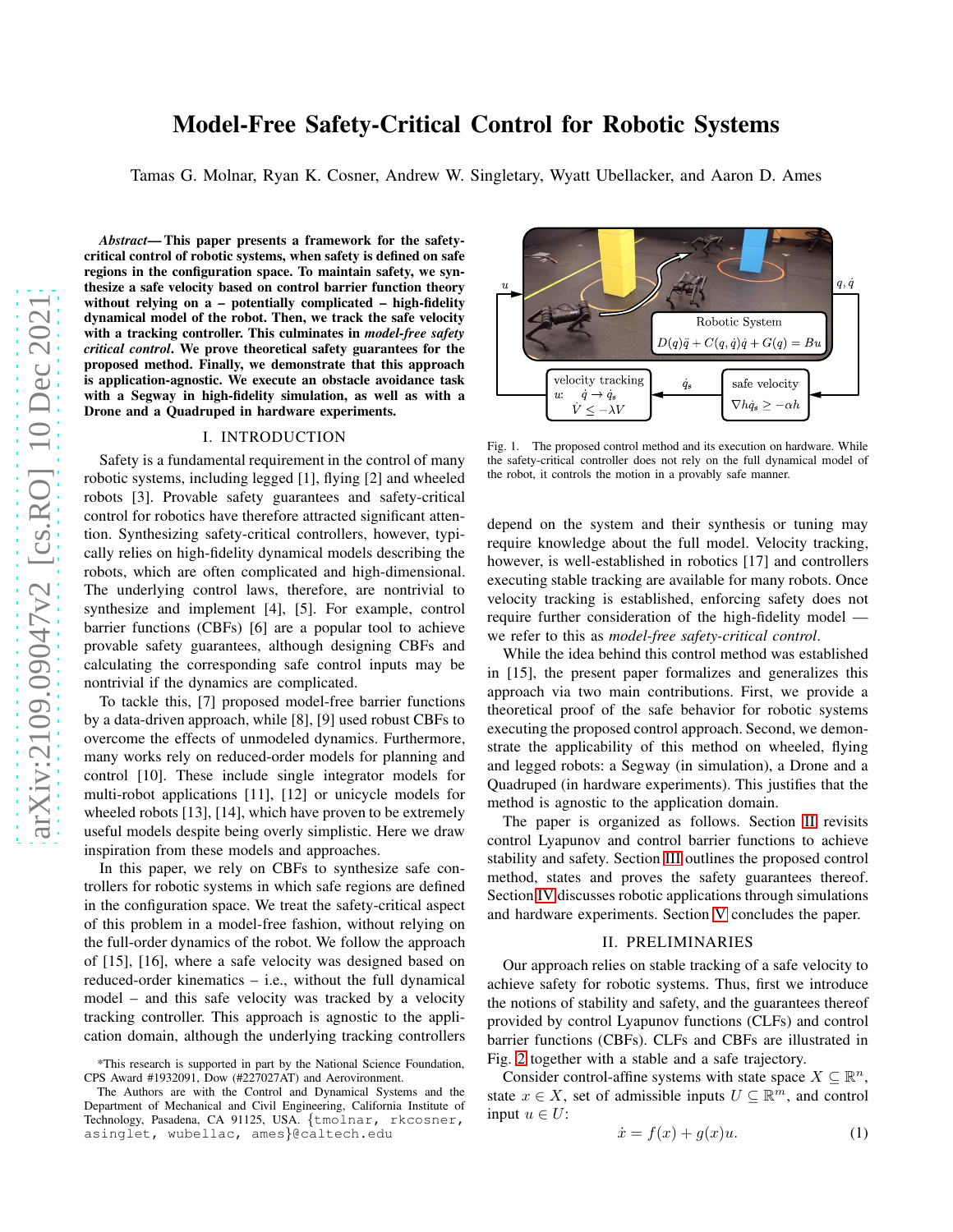Let  $f: X \to \mathbb{R}^n$  and  $g: X \to \mathbb{R}^{n \times m}$  be Lipschitz continuous. For an initial condition  $x(0) = x_0 \in X$  and a Lipschitz continuous controller  $k : X \to U$ ,  $u = k(x)$ , the system has a unique solution  $x(t)$  which we assume to exist for all  $t \geq 0$ . We also assume that  $x(t) \equiv 0$  is an equilibrium of [\(1\)](#page-0-1) if  $u(t) \equiv 0$  (i.e.,  $f(0) = 0$ ) and X is an open and connected neighborhood of  $x = 0$ .

Throughout the paper we use the following notation.  $\Vert . \Vert$  is Euclidean norm and  $\Vert . \Vert_{\infty}$  is maximum norm. We say that a continuous function  $\gamma : [0, b) \to \mathbb{R}_{\geq 0}$ ,  $b \in \mathbb{R}_{\geq 0}$  is of *class-K* (or  $\gamma : (-a, b) \to \mathbb{R}, a, b \in \mathbb{R}_{>0}$  is of *extended class-K*) if  $\gamma$ is strictly monotonically increasing and  $\gamma(0) = 0$ .

# *A. Stability and Control Lyapunov Functions*

Hereinafter, we rely on the notion of exponential stability.

<span id="page-1-6"></span>**Definition 1.** The equilibrium  $x = 0$  of system [\(1\)](#page-0-1) is *exponentially stable* if there exist  $a, M, \beta \in \mathbb{R}_{>0}$  such that  $||x_0|| \le a \Rightarrow ||x(t)|| \le M e^{-\beta t} ||x_0||, \forall t \ge 0.$ 

An efficient technique to achieve exponential stability is control synthesis via control Lyapunov functions (CLFs) [18], as stated formally below.

Definition 2. A continuously differentiable function  $V: X \to \mathbb{R}_{\geq 0}$  is a *control Lyapunov function (CLF)* for [\(1\)](#page-0-1) if there exists  $c, k_1, k_2, \lambda \in \mathbb{R}_{>0}$  such that  $\forall x \in X$ :

$$
k_1||x||^c \le V(x) \le k_2||x||^c
$$
  

$$
\inf_{u \in U} V(x, u) \le -\lambda V(x),
$$
 (2)

where

$$
\dot{V}(x, u) = \nabla V(x)(f(x) + g(x)u)
$$
\n(3)

is the derivative of  $V$  along system  $(1)$ .

<span id="page-1-1"></span>Theorem 1 ([18]). *If* V *is a CLF for [\(1\)](#page-0-1), then any locally Lipschitz continuous controller*  $u = k(x)$  *satisfying* 

<span id="page-1-2"></span>
$$
\dot{V}(x,k(x)) \le -\lambda V(x),\tag{4}
$$

 $\forall x \in X$  *renders*  $x = 0$  *exponentially stable.* 

Theorem [1](#page-1-1) establishes that synthesizing a control input  $u$ while enforcing condition [\(4\)](#page-1-2) achieves exponential stability.

#### *B. Safety and Control Barrier Functions*

We consider system [\(1\)](#page-0-1) safe if its state  $x(t)$  is contained in a *safe set*  $S \subset X$  for all time, as stated below.

<span id="page-1-8"></span>Definition 3. System [\(1\)](#page-0-1) is *safe* w.r.t. S if S is forward invariant under [\(1\)](#page-0-1), that is,  $x_0 \in S \Rightarrow x(t) \in S$ ,  $\forall t \geq 0$ .

The choice of the safe set is application-driven, e.g., it may represent positions where a robot does not collide with obstacles. Here, we define the safe set  $S$  as the 0-superlevel set of a continuously differentiable function  $h: X \to \mathbb{R}$ :

$$
S = \{ x \in X : h(x) \ge 0 \}. \tag{5}
$$

Then, control barrier functions (CBFs) can be used as tools to synthesize provably safe controllers in a similar fashion to how CLFs achieve stability.



<span id="page-1-0"></span>Fig. 2. (a) A CLF and a stable trajectory. (b) A CBF and a safe trajectory. While  $V$  is nonnegative,  $h$  may take any real value. (c) The stability condition [\(4\)](#page-1-2) and a stable trajectory (green), the ISS condition [\(10\)](#page-2-1) and an input-to-state stable trajectory (purple). For ISS the trajectory converges to a neighborhood of  $x = 0$ . (d) The safety condition [\(8\)](#page-1-3) and a safe trajectory (green), the ISSf condition [\(12\)](#page-2-2) and an input-to-state safe trajectory (purple). For ISSf a superset  $S_d$  of S is forward invariant.

Definition 4. A continuously differentiable function  $h: X \to \mathbb{R}$  is a *control barrier function (CBF)* for [\(1\)](#page-0-1) if there exists  $\alpha \in \mathbb{R}_{>0}$  such that  $\forall x \in S$ : <sup>[1](#page-1-4)</sup>

$$
\sup_{u \in U} \dot{h}(x, u) \ge -\alpha h(x),\tag{6}
$$

where

$$
\dot{h}(x, u) = \nabla h(x)(f(x) + g(x)u)
$$
\n(7)

is the derivative of  $h$  along system [\(1\)](#page-0-1).

<span id="page-1-5"></span>Theorem 2 ([6]). *If* h *is a CBF for [\(1\)](#page-0-1), then any locally Lipschitz continuous controller*  $u = k(x)$  *satisfying* 

<span id="page-1-7"></span><span id="page-1-3"></span>
$$
\dot{h}(x,k(x)) \ge -\alpha h(x),\tag{8}
$$

 $∀x ∈ S$  *renders* [\(1\)](#page-0-1) safe w.r.t. S.

Theorem [2](#page-1-5) establishes safety-critical controller synthesis by condition [\(8\)](#page-1-3). For example, a desired but not necessarily safe controller  $k_d(x)$  can be modified in a minimally invasive way to a safe controller by solving the quadratic program:

$$
k(x) = \underset{u \in U}{\operatorname{argmin}} (u - k_d(x))^\top (u - k_d(x))
$$
  
s.t.  $\dot{h}(x, u) \ge -\alpha h(x)$ . (9)

The Lipschitz continuity of this controller is discussed in [6].

#### *C. Effect of Disturbances*

In practice, robotic systems are often subject to unknown disturbances that may compromise stability or safety. For example, a bounded disturbance  $d \in \mathbb{R}^m$  added to the input u leads to the system  $\dot{x} = f(x) + g(x)(u + d)$ .

To address disturbances, the notion of exponential stability can be extended to *exponential input-to-state stability (ISS)* by modifying Definition [1.](#page-1-6) Namely, we require that

<span id="page-1-4"></span><sup>&</sup>lt;sup>1</sup>In general,  $\alpha$  can be chosen as an extended class- $K$  function, while here we use a constant for simplicity.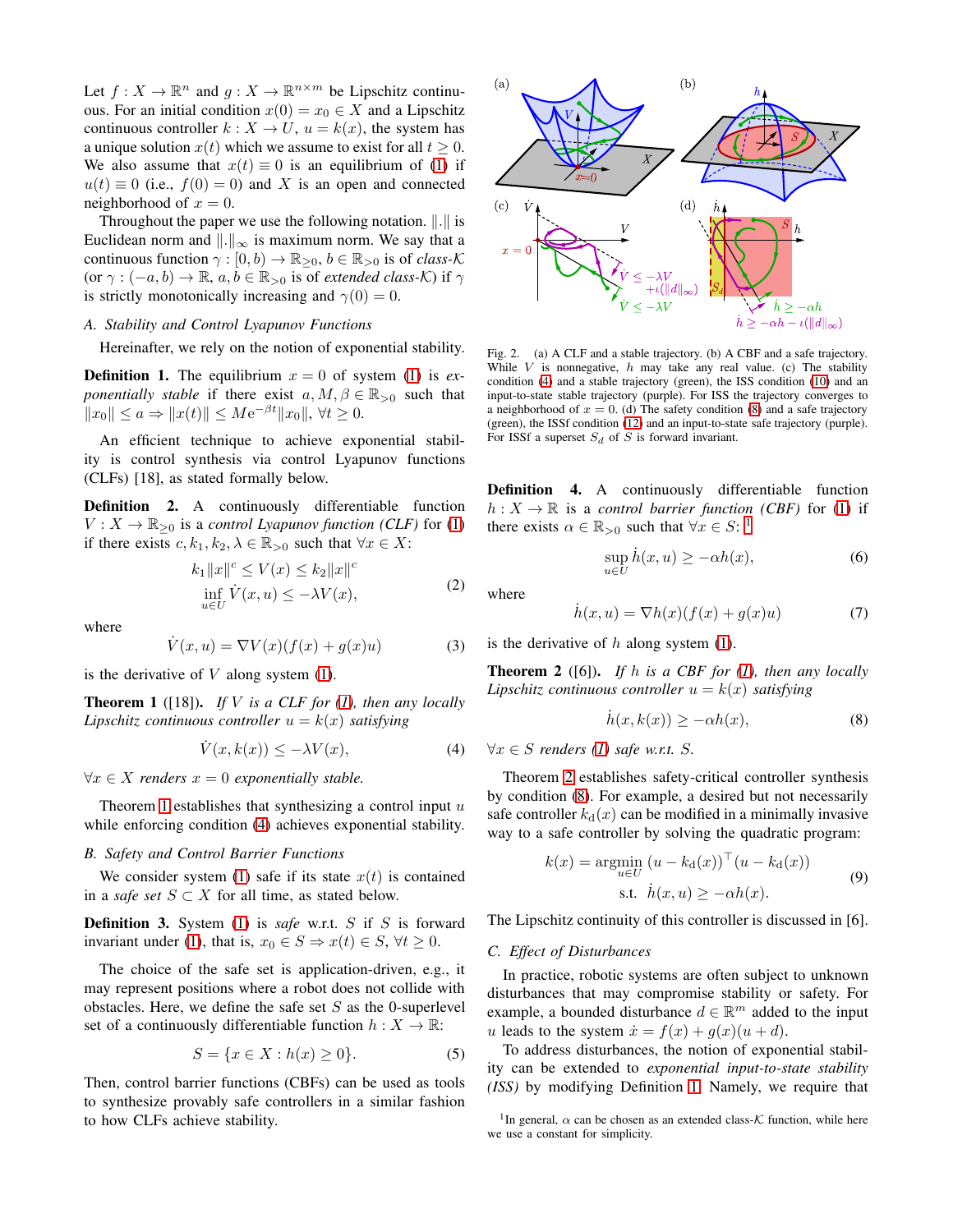there exists a class-K function  $\mu$  such that  $||x_0|| \le a \Rightarrow$  $||x(t)|| \le Me^{-\beta t} ||x_0|| + \mu(||d||_{\infty}), \forall t \ge 0.$  That is, solutions converge to a neighborhood of the origin which depends on the size of the disturbance. [19], [20] showed that exponential ISS is achieved by strengthening [\(4\)](#page-1-2) in Theorem [1](#page-1-1) to:

<span id="page-2-1"></span>
$$
\dot{V}(x, u, d) \le -\lambda V(x) + \iota(||d||_{\infty}),\tag{10}
$$

for some class- $K$  function  $\iota$ .

Similarly, safety can be extended to *input-to-state safety (ISSf)* by requiring that the system stays within a neighborhood  $S_d \supseteq S$  of the safe set S which depends on the size of the disturbance:  $x_0 \in S_d \Rightarrow x(t) \in S_d$ ,  $\forall t \geq 0$ . We define this neighborhood as a 0-superlevel set:

$$
S_d = \{ x \in X : h(x) + \gamma(\|d\|_{\infty}) \ge 0 \},\tag{11}
$$

with some class-K function  $\gamma$ . It was established in [21] that ISSf is guaranteed by replacing [\(8\)](#page-1-3) in Theorem [2](#page-1-5) with:

<span id="page-2-2"></span>
$$
\dot{h}(x, u, d) \ge -\alpha h(x) - \iota(\|d\|_{\infty}),\tag{12}
$$

<span id="page-2-0"></span>for some class- $K$  function  $\iota$ .

## III. MODEL-FREE SAFETY-CRITICAL CONTROL

Now consider robotic systems with configuration space  $Q \subseteq \mathbb{R}^n$ , configuration coordinates  $q \in Q$ , set of admissible inputs  $U \subseteq \mathbb{R}^m$ , control input  $u \in U$ , and dynamics:

<span id="page-2-3"></span>
$$
D(q)\ddot{q} + C(q, \dot{q})\dot{q} + G(q) = Bu,
$$
\n(13)

where  $D(q) \in \mathbb{R}^{n \times n}$  is the inertia matrix,  $C(q, \dot{q}) \in \mathbb{R}^{n \times n}$ contains centrifugal and Coriolis forces,  $G(q) \in \mathbb{R}^n$  involves gravity terms and  $B \in \mathbb{R}^{n \times m}$  is the input matrix.  $D(q)$ is symmetric, positive definite,  $D(q, \dot{q}) - 2C(q, \dot{q})$  is skewsymmetric. We consider control laws  $k: Q \times \mathbb{R}^n \to \mathbb{R}^m$ ,  $u = k(q, \dot{q})$ , initial conditions  $q(0) = q_0$ ,  $\dot{q}(0) = \dot{q}_0$ , and assume that a unique solution  $q(t)$  exists for all  $t \geq 0$ .

We consider the robotic system *safe* if its configuration q lies within a *safe set* S for all time:  $q(t) \in S$ ,  $t > 0$ .

Assumption 1. The safe set is defined as the 0-superlevel set of a continuously differentiable function  $h: Q \to \mathbb{R}$ :

<span id="page-2-4"></span>
$$
S = \{ q \in Q : h(q) \ge 0 \},\tag{14}
$$

where the gradient of h is finite:  $\exists C_h \in \mathbb{R}_{>0}$  such that  $\|\nabla h(q)\| \leq C_h$ ,  $\forall q \in S$ . That is, safety depends on the configuration q only and h is independent of  $\dot{q}$ .

Problem Statement. *For the robotic system [\(13\)](#page-2-3), design a controller*  $u = k(q, \dot{q})$  *that achieves safety with respect to set* S *in* [\(14\)](#page-2-4), *i.e.*,  $q(t) \in S$ ,  $\forall t \geq 0$  given certain initial *conditions*  $q_0 \in Q$  *and*  $\dot{q}_0 \in \mathbb{R}^n$ *.* 

#### *A. Control Method*

Following [15], [16], we seek to maintain safety by synthesizing and tracking a safe velocity. This reduces the complexity of safety-critical control significantly, while velocity tracking controllers are widely used [17]. The approach allows safety-critical control in a model-free fashion.

We synthesize the *safe velocity*  $\dot{q}_s \in \mathbb{R}^n$  so that it satisfies:

<span id="page-2-5"></span>
$$
\nabla h(q)\dot{q}_s \ge -\alpha h(q),\tag{15}
$$

cf. [\(8\)](#page-1-3), for some  $\alpha \in \mathbb{R}_{>0}$  to be selected. The safe velocity  $\dot{q}_s$ depends on the configuration  $q$ . Note that [\(15\)](#page-2-5) is a kinematic condition that does not depend on the full dynamics [\(13\)](#page-2-3).

To track the safe velocity, we define the tracking error:

<span id="page-2-11"></span>
$$
\dot{e} = \dot{q} - \dot{q}_s. \tag{16}
$$

and use a velocity tracking controller  $u = k(q, \dot{q})$ . First, we consider the scenario that  $u$  is able to drive the error  $\dot{e}$  to zero exponentially, then we address the effect of disturbances.

<span id="page-2-9"></span>**Assumption 2.** The velocity tracking controller  $u = k(q, \dot{q})$ achieves exponentially stable tracking:  $\|\dot{e}(t)\| \le M \|\dot{e}_0\| \mathrm{e}^{-\lambda t}$ for some  $M, \lambda \in \mathbb{R}_{>0}$ . That is, if *è* is differentiable (*ë*,  $\ddot{q}_s$ ) exist), there exists a continuously differentiable Lyapunov function  $V: Q \times \mathbb{R}^n \to \mathbb{R}_{\geq 0}$  such that  $\forall (q, e) \in Q \times \mathbb{R}^n$ :

<span id="page-2-10"></span>
$$
k_1 \|\dot{e}\| \le V(q, \dot{e}) \le k_2 \|\dot{e}\|,\tag{17}
$$

for some  $k_1, k_2 \in \mathbb{R}_{>0}$ , and there exists  $\lambda \in \mathbb{R}_{>0}$  such that  $\forall (q, \dot{e}, \dot{q}, \ddot{q}_s) \in Q \times \mathbb{R}^n \times \mathbb{R}^n \times \mathbb{R}^n \; u \text{ satisfies: }$ 

<span id="page-2-6"></span>
$$
\dot{V}(q, \dot{e}, \dot{q}, \ddot{q}_s, u) \le -\lambda V(q, \dot{e}),\tag{18}
$$

cf. [\(4\)](#page-1-2). For exposition's sake, below we assume  $\ddot{q}_s$  exists and we use [\(18\)](#page-2-6). This assumption is relaxed later in Remark [4.](#page-4-0)

Before discussing its safety guarantees, we demonstrate the applicability of this method on a motivating example.

<span id="page-2-12"></span>Example 1 (Double integrator system). Here we revisit the example in [15]. As the simplest instantiation of [\(13\)](#page-2-3), consider a double integrator system in two dimensions:

<span id="page-2-7"></span>
$$
\ddot{q} = u,\tag{19}
$$

where  $q \in \mathbb{R}^2$  is the planar position of the robot and  $u \in \mathbb{R}^2$ . Our goal is to navigate the system from a start position  $q_0$  to a goal  $q_g$  while avoiding obstacles. A simple solution is to realize the desired velocity  $\dot{q}_d = -K_P(q - q_g)$  that is based on a proportional controller with gain  $K_P \in \mathbb{R}_{>0}$ .

We can avoid an obstacle of radius  $r$  centered at  $q_0$  by the help of the distance  $d = ||q - q_0||$  and the CBF:

<span id="page-2-14"></span><span id="page-2-13"></span>
$$
h(q) = d - r,\tag{20}
$$

with gradient  $\nabla h(q) = (q - q_0)^\top / ||q - q_0|| = n_0^\top$  equal to the unit vector  $n_{\rm o}$  pointing from the obstacle to the robot. Then, the safe velocity can be found by using condition [\(15\)](#page-2-5). Specifically, we modify the desired velocity  $\dot{q}_d$  in a minimally invasive fashion by solving the quadratic program:

$$
\underset{\dot{q}_s \in \mathbb{R}^2}{\text{argmin}} \left( \dot{q}_s - \dot{q}_d \right)^\top (\dot{q}_s - \dot{q}_d) \n\text{s.t. } n_o^\top \dot{q}_s \ge -\alpha(d-r),
$$
\n(21)

cf. [\(9\)](#page-1-7). Based on the KKT conditions [22], it has the solution:

<span id="page-2-8"></span>
$$
\dot{q}_s = \dot{q}_d + \max\{-n_o^{\top}\dot{q}_d - \alpha(d-r), 0\}n_o.
$$
 (22)

The safe velocity can be tracked for example by the controller  $u = -K_D(\dot{q} - \dot{q}_s)$  with gain  $K_D \in \mathbb{R}_{>0}$ .

Fig. [3](#page-3-0) shows four simulation results for avoiding two obstacles with parameters  $K_{\rm P} = 0.2 \,\mathrm{s}^{-1}$ ,  $K_{\rm D} = 1 \,\mathrm{s}^{-1}$  and  $\alpha = 0.1, 0.2, 0.5$  and  $1 \text{ s}^{-1}$ , respectively. With the proposed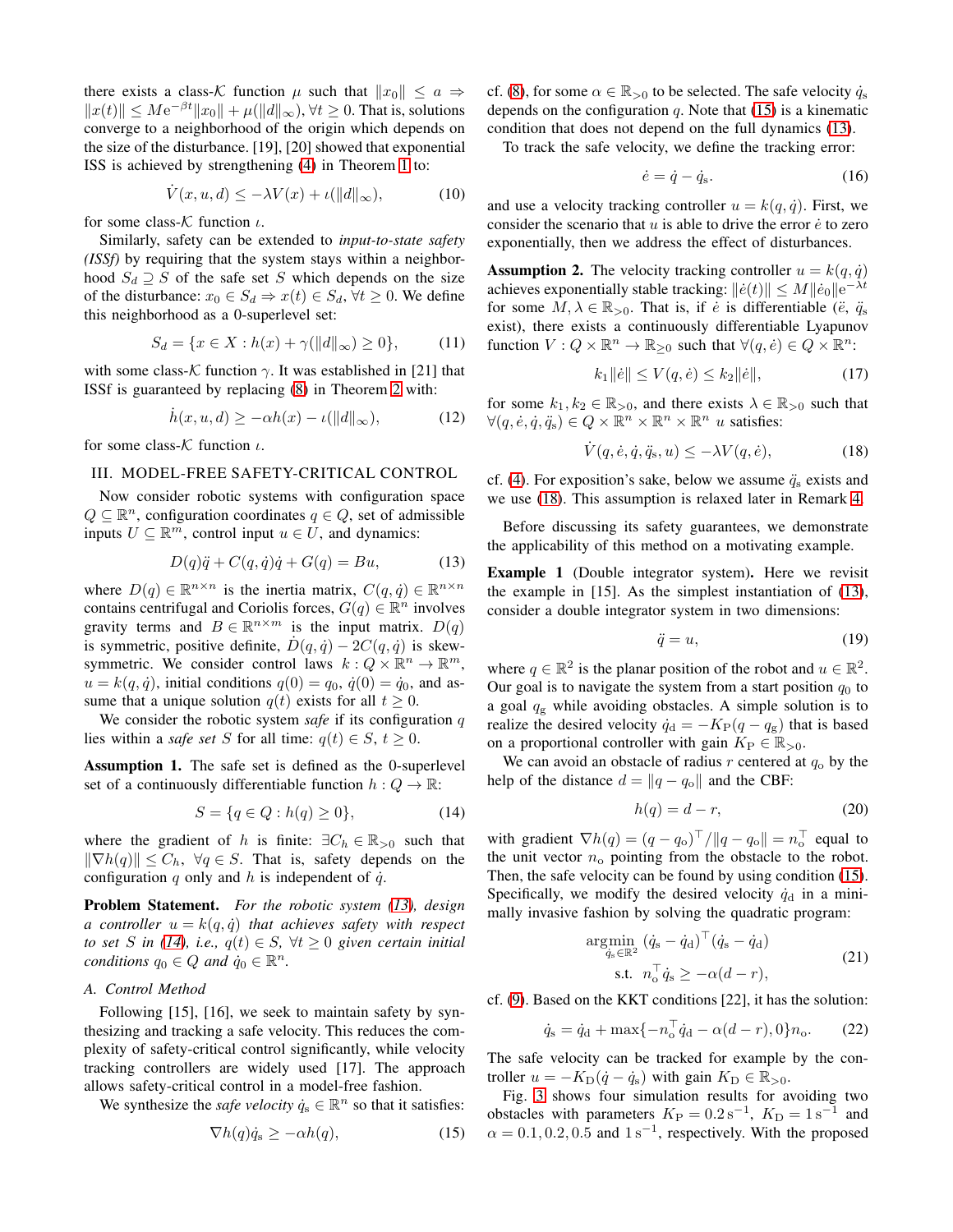

<span id="page-3-0"></span>Fig. 3. Numerical simulation of the double integrator system [\(19\)](#page-2-7) tracking the safe velocity [\(22\)](#page-2-8). The controller is able to keep the system safe if parameter  $\alpha$  is selected to be small enough.

approach, the double integrator system avoids the obstacles, although the second-order dynamics was not directly taken into account during the CBF and control design. The condition for safety, however, is picking a small enough  $\alpha$  value (e.g. 0.1 or 0.2), while safety is violated for larger  $\alpha$  (e.g. 0.5) or 1). We remark that for multiple obstacles we considered the closest one at each time. This results in a nonsmooth CBF which has been analyzed in [23]. Accordingly, the safe velocity  $\dot{q}_s$  is only piecewise differentiable; for simplicity, our constructions are restricted to the differentiable segments.

#### *B. Main Result*

In what follows, our main result proves that tracking the safe velocity achieves safety for the full dynamics if parameter  $\alpha$  is selected to be small enough. Specifically, for tracking controllers satisfying Assumption [2](#page-2-9) stability translates into safety for the full system [\(13\)](#page-2-3) if  $\lambda > \alpha$ . As this result is agnostic to the application domain, this culminates in *model-free safety-critical control*. Realizing velocity tracking controllers, however, depends on the application. Later we give examples for such controllers and corresponding CLFs.

The following theorem summarizes the safety guarantees provided by tracking the safe velocity.

<span id="page-3-2"></span>Theorem 3. *Consider system [\(13\)](#page-2-3), safe set [\(14\)](#page-2-4), safe velocity satisfying [\(15\)](#page-2-5), and velocity tracking controller satisfying* [\(18\)](#page-2-6)*.* If  $\lambda > \alpha$ *, safety is achieved such that*  $(q_0, \dot{e}_0) \in S_V \Rightarrow q(t) \in S, \forall t \geq 0, \text{ where:}$ 

$$
S_V = \{ (q, \dot{e}) \in Q \times \mathbb{R}^n : h_V(q, \dot{e}) \ge 0 \},
$$
  
\n
$$
h_V(q, \dot{e}) = -V(q, \dot{e}) + \alpha_e h(q),
$$
\n(23)

*with*  $\alpha_e = (\lambda - \alpha)k_1/C_h > 0$  *and*  $C_h$ *,*  $k_1$  *defined at* [\(14,](#page-2-4) [17\)](#page-2-10)*.* 

*Proof.* Since  $V(q, \dot{e}) \geq 0$ , the implication  $h_V(q, \dot{e}) \geq 0 \Rightarrow$  $h(q) \geq 0$  holds. Thus,  $h_V(q(t), \dot{e}(t)) \geq 0$ ,  $\forall t \geq 0$  is sufficient to prove. We prove this by noticing that the initial conditions satisfy  $h_V(q_0, \dot{e}_0) \geq 0$  and we also have:

$$
\dot{h}_V(q, \dot{e}, \dot{q}, \ddot{q}_s, u) = -\dot{V}(q, \dot{e}, \dot{q}, \ddot{q}_s, u) + \alpha_e \nabla h(q)\dot{q} \n\geq \lambda V(q, \dot{e}) + \alpha_e \nabla h(q)\dot{q}_s + \alpha_e \nabla h(q)\dot{e} \n\geq \lambda V(q, \dot{e}) - \alpha_e \alpha h(q) + \alpha_e \nabla h(q)\dot{e} \n\geq (\lambda - \alpha)V(q, \dot{e}) - \alpha_e ||\nabla h(q)|| ||\dot{e}|| - \alpha h_V(q, \dot{e}) \n\geq (\lambda - \alpha)k_1 ||\dot{e}|| - \alpha_e C_h ||\dot{e}|| - \alpha h_V(q, \dot{e}) \n\geq -\alpha h_V(q, \dot{e}).
$$
\n(24)

Here we used the following properties in the 6 lines of the inequality: (i) definition [\(23\)](#page-3-1) of  $h_V$ , (ii) stability con-dition [\(18\)](#page-2-6) and definition [\(16\)](#page-2-11) of  $\dot{e}$ , (iii) condition [\(15\)](#page-2-5) on the safe velocity, (iv) definition [\(23\)](#page-3-1) of  $h<sub>V</sub>$  and the Cauchy-Schwartz inequality, (v) lower bound of  $V$  in [\(17\)](#page-2-10) and upper bound  $C_h$  of  $\|\nabla h(q)\|$ , (vi) definition of  $\alpha_e$ . This guarantees  $h_V(q(t), \dot{e}(t)) \geq 0$ ,  $\forall t \geq 0$  by Theorem [2.](#page-1-5) □

**Remark 1.** Condition  $\lambda > \alpha$  means the controller tracks the safe velocity fast enough (characterized by  $\lambda$ ) compared to how fast the boundary of the safe set may be approached (characterized by  $\alpha$ ). In practice, one can pick a small enough  $\alpha$  for a given velocity tracking controller, for example, by gradually increasing  $\alpha$  from 0. The existence of such  $\alpha$  is guaranteed by the Theorem. Note that there is a trade-off: for smaller  $\alpha$  the system may become more conservative, evolving farther from the boundary of the safe set.

<span id="page-3-4"></span>Remark 2. Condition [\(15\)](#page-2-5) is equivalent to designing a safe control input  $\dot{q}_s$  for the single integrator system  $\dot{q} = \dot{q}_s$ . Thus, this approach is a manifestation of control based on reducedorder models. While h is a CBF for the reduced-order model,  $h_V$  is a CBF for the full system [\(13\)](#page-2-3) as a dynamic extension of h, similar to the energy-based extension in [16]. Other reduced-order models of the form  $\dot{q} = A(q)\mu_s$  with control input  $\mu_s \in \mathbb{R}^k$  and transformation  $A(q) \in \mathbb{R}^{n \times k}$  can also be used. This, for example, includes the unicycle model for wheeled robots with  $q = (x, y, \psi) \in \mathbb{R}^3$  containing Cartesian positions and yaw angle and  $\mu_s = (v_s, \omega_s) \in \mathbb{R}^2$  containing forward velocity and yaw rate:

<span id="page-3-3"></span>
$$
\begin{bmatrix} \dot{x} \\ \dot{y} \\ \dot{\psi} \end{bmatrix} = \begin{bmatrix} \cos\psi & 0 \\ \sin\psi & 0 \\ 0 & 1 \end{bmatrix} \begin{bmatrix} v_{\rm s} \\ \omega_{\rm s} \end{bmatrix} . \tag{25}
$$

The safe velocity  $\mu_s$  is given by  $\nabla h(q)A(q)\mu_s \geq -\alpha h(q)$ based on [\(15\)](#page-2-5), and the proof of Theorem [3](#page-3-2) holds with substitution  $\dot{q}_s = A(q)\mu_s$ . The tracking controller u, however, must provide property [\(18\)](#page-2-6) with respect to  $\dot{e} = \dot{q} - A(q)\mu_s$ .

<span id="page-3-1"></span>Remark 3. Theorem [3](#page-3-2) requires initial conditions to satisfy  $(q_0, \dot{e}_0) \in S_V \iff h(q_0) \ge V(q_0, \dot{e}_0)/\alpha_e$ . This is a stricter condition than  $q_0 \in S \iff h(q_0) \geq 0$  that is usually required in safety-critical control (cf. Definition [3\)](#page-1-8). The additional conservatism is reduced when the initial tracking error  $\dot{e}_0$  is smaller (since  $V(q_0, \dot{e}_0)$  is smaller) and when the tracking is faster, i.e.,  $\lambda - \alpha$  is larger (since  $\alpha_e$  is larger).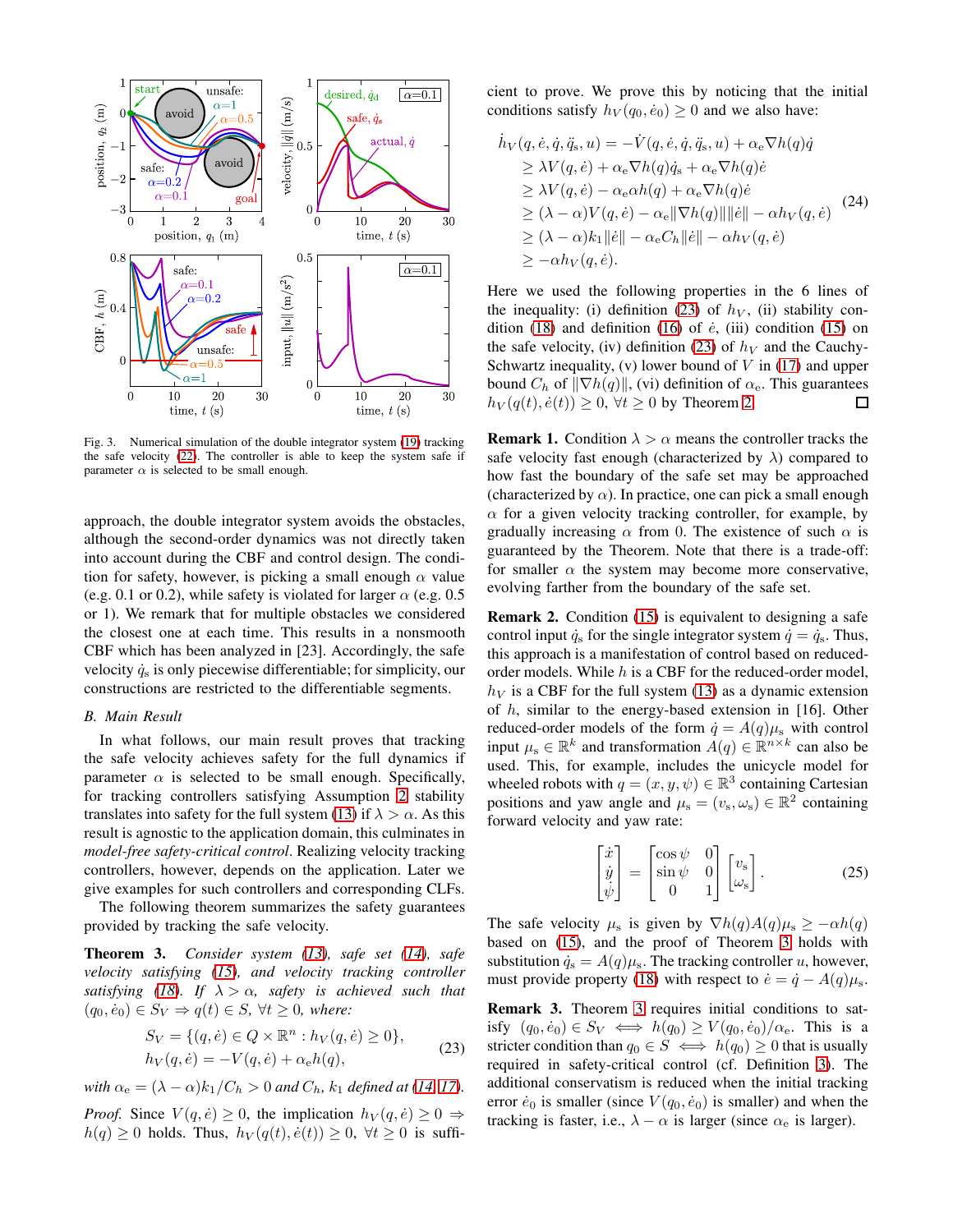<span id="page-4-0"></span>**Remark 4.** The error  $\dot{e}$  is assumed to be differentiable in Assumption [2](#page-2-9) only for exposition's sake. Theorem [3](#page-3-2) can be extended to non-differentiable signals satisfying  $\|\dot{e}(t)\| \le M \|\dot{e}_0\| \mathrm{e}^{-\lambda t}$ . The proof relies on the fact that  $\dot{h}(q, \dot{q}) \ge -\alpha \dot{h}(q) - C_h M ||\dot{e}_0|| e^{-\lambda t}$  holds, and by the comparison lemma with  $\dot{y}(t) = -\alpha y(t) - C_h M ||\dot{e}_0|| e^{-\lambda t}$ ,  $y(0) = h(q_0)$  one can show that  $h(q(t)) \ge y(t) \ge 0$ .

#### *C. Effect of Disturbances*

Now consider that ideal exponential tracking of the safe velocity is not possible. This can be captured via a bounded input disturbance d, that represents the effect of imperfect tracking controllers, time delays or modeling errors. Then, instead of safety, one shall guarantee input-to-state safety (ISSf), i.e., the invariance of the larger set  $S_d \supseteq S$ :

$$
S_d = \{q \in Q : h_d(q) \ge 0\},
$$
  
\n
$$
h_d(q) = h(q) + \gamma(||d||_{\infty}),
$$
\n(26)

where  $\gamma$  is a class-K function to be specified. We also introduce the dynamic extension  $S_{Vd} \supseteq S_V$  of set  $S_d$ :

$$
S_{Vd} = \{(q, \dot{e}) \in Q \times \mathbb{R}^n : h_{Vd}(q, \dot{e}) \ge 0\},
$$
  
\n
$$
h_{Vd}(q, \dot{e}) = h_V(q, \dot{e}) + \gamma(||d||_{\infty}).
$$
\n(27)

We show that ISSf is guaranteed by input-to-state stable (ISS) tracking:  $||\dot{e}(t)|| \leq M ||\dot{e}_0|| e^{-\lambda t} + \mu(||d||_{\infty})$ . Note that exponential ISS is our strongest assumption. When the tracking is poor,  $\mu(||d||_{\infty})$  dominates this bound. If the error does not decay ( $M = 0$ ), the bound reduces to  $\|\dot{e}(t)\| \le \|\dot{e}\|_{\infty}$  and we recover the traditional ISSf guarantees in [21]. For ISS, instead of [\(18\)](#page-2-6) the tracking controller shall satisfy:

<span id="page-4-3"></span>
$$
\dot{V}(q,\dot{e},\dot{q},\ddot{q}_s,u,d) \le -\lambda V(q,\dot{e}) + \iota(||d||_{\infty}), \qquad (28)
$$

for some class- $K$  function  $\iota$ . The connection between ISS and ISSf is summarized in the following Corollary of Theorem [3.](#page-3-2)

<span id="page-4-4"></span>**Corollary 1.** *Consider system [\(13\)](#page-2-3), sets*  $S_d$  *and*  $S_{Vd}$  *in [\(26\)](#page-4-1) and [\(27\)](#page-4-2), safe velocity satisfying [\(15\)](#page-2-5), and velocity tracking controller satisfying* [\(28\)](#page-4-3)*. If*  $\lambda > \alpha$ *, input-to-state safety is achieved such that*  $(q_0, \dot{e}_0) \in S_{Vd} \Rightarrow q(t) \in S_d$ ,  $\forall t \geq 0$ , *where*  $\alpha_e$  *is given in Theorem [3](#page-3-2) and*  $\gamma(||d||_{\infty}) = \iota(||d||_{\infty})/\alpha$ *.* 

The proof follows the same steps as those in the proof of Theorem [3,](#page-3-2) by replacing h and  $h_V$  with  $h_d$  and  $h_{V_d}$ . Corollary [1](#page-4-4) concludes that input-to-state stable tracking of a safe velocity implies input-to-state safety for the full system, i.e., robust velocity tracking implies robust safety guarantees.

## *D. Velocity Tracking Controllers*

Finally, we consider examples of velocity tracking controllers that provide stability by [\(18\)](#page-2-6) or ISS by [\(28\)](#page-4-3). As the simplest choice, we consider a model-free D controller:

<span id="page-4-7"></span>
$$
u = -K_{\mathcal{D}}\dot{e},\tag{29}
$$

where  $K_{\text{D}} \in \mathbb{R}^{m \times n}$  is selected so that  $K = BK_{\text{D}}$  is positive definite. Furthermore, when model-dependent terms are wellknown, they can also be included in the control law. If  $n = m$  and  $B$  is invertible (i.e., the system is fully actuated), one may use a D controller with gravity compensation:

<span id="page-4-8"></span>
$$
u = B^{-1}(G(q) - K\dot{e}), \tag{30}
$$

with a positive definite gain  $K \in \mathbb{R}^{n \times n}$ . Moreover, one can also use a heavily model-dependent extension:

<span id="page-4-9"></span>
$$
u = B^{-1}(D(q)\ddot{q}_s + C(q,\dot{q})\dot{q}_s + G(q) - K\dot{e}).
$$
 (31)

While this controller may achieve better tracking, it requires  $D(q)$  and  $C(q, \dot{q})$  which may have complicated expressions and may be expensive to compute in practice.

We characterize these controllers by the constant  $\lambda \in \mathbb{R}_{>0}$ :

<span id="page-4-6"></span>
$$
\lambda = \frac{\sigma_{\min}(K)}{\sup_{q \in Q} \sigma_{\max}(D(q))},\tag{32}
$$

<span id="page-4-1"></span>where  $\sigma_{\min}$  and  $\sigma_{\max}$  denote the smallest and largest eigenvalue. The eigenvalues are positive real numbers due to the positive definiteness of  $D(q)$  and K. Accordingly,  $\lambda$  represents the smallest gain divided by the largest inertia, hence characterizes how fast controllers may track. We associate the controllers with the Lyapunov function candidate:

<span id="page-4-5"></span>
$$
V(q, \dot{e}) = \sqrt{\frac{1}{2} \dot{e}^\top D(q) \dot{e}},\tag{33}
$$

<span id="page-4-2"></span>that has the bound [\(17\)](#page-2-10) with  $k_1 = \inf_{q \in Q} \sqrt{\sigma_{\min}(D(q))/2}$ and  $k_2 = \sup_{q \in Q} \sqrt{\sigma_{\max}(D(q))/2}$ . We also define the linear class-K function  $\iota(\|d\|_{\infty}) = \|d\|_{\infty}/(2k_1)$ .

With the above controllers, the parameters to be selected during control design are  $\alpha$  and  $K<sub>D</sub>$  or K. Now we state that these controllers satisfy the required stability properties.

Proposition 1. *Consider system [\(13\)](#page-2-3), Lyapunov function* V *defined by [\(33\)](#page-4-5), constant*  $\lambda$  *given by [\(32\)](#page-4-6) and*  $\dot{e} \neq 0$ *.* 

- (i) *Controller [\(29\)](#page-4-7) satisfies the ISS condition [\(28\)](#page-4-3) with respect to*  $d = -D(q)\ddot{q}_s - C(q, \dot{q})\dot{q}_s - G(q)$ .
- (ii) *Controller [\(30\)](#page-4-8) satisfies the ISS condition [\(28\)](#page-4-3) with respect to*  $d = -D(q)\ddot{q}_s - C(q, \dot{q})\dot{q}_s$  *when*  $\dot{q}_s \not\equiv 0$  *and the stability condition* [\(18\)](#page-2-6) when  $\dot{q}_s \equiv 0$ .
- (iii) *Controller [\(31\)](#page-4-9) satisfies the stability condition [\(18\)](#page-2-6).*

*Proof.* The proof follows that in Section 8.2 of [17]. Here we prove case (i) only. The proof of case (ii) is the same when  $\dot{q}_s \not\equiv 0$ , whereas the proofs of case (ii) when  $\dot{q}_s \equiv 0$ and case (iii) can be obtained by substituting  $d \equiv 0$ .

We differentiate  $V$  given by [\(33\)](#page-4-5):

$$
\dot{V}(q,\dot{e},\dot{q},\ddot{q}_s,u,d) = \frac{1}{2V(q,\dot{e})} \left( \frac{1}{2} \dot{e}^\top \dot{D}(q,\dot{q}) \dot{e} + \dot{e}^\top D(q)\ddot{e} \right),\tag{34}
$$

and substitute the error dynamics corresponding to [\(13,](#page-2-3) [16\)](#page-2-11):

$$
D(q)\ddot{e} = -C(q, \dot{q})\dot{e} - D(q)\ddot{q}_s - C(q, \dot{q})\dot{q}_s - G(q) + Bu.
$$
 (35)

For controller [\(29\)](#page-4-7) this leads to:

<span id="page-4-10"></span>
$$
\dot{V}(q, \dot{e}, \dot{q}, \ddot{q}_s, u, d) = \frac{-\dot{e}^\top K \dot{e} + \dot{e}^\top d}{2V(q, \dot{e})},
$$
(36)

where the term  $\dot{e}^\top(\dot{D}(q, \dot{q}) - 2C(q, \dot{q}))\dot{e}$  dropped since  $D(q, \dot{q}) - 2C(q, \dot{q})$  is skew-symmetric.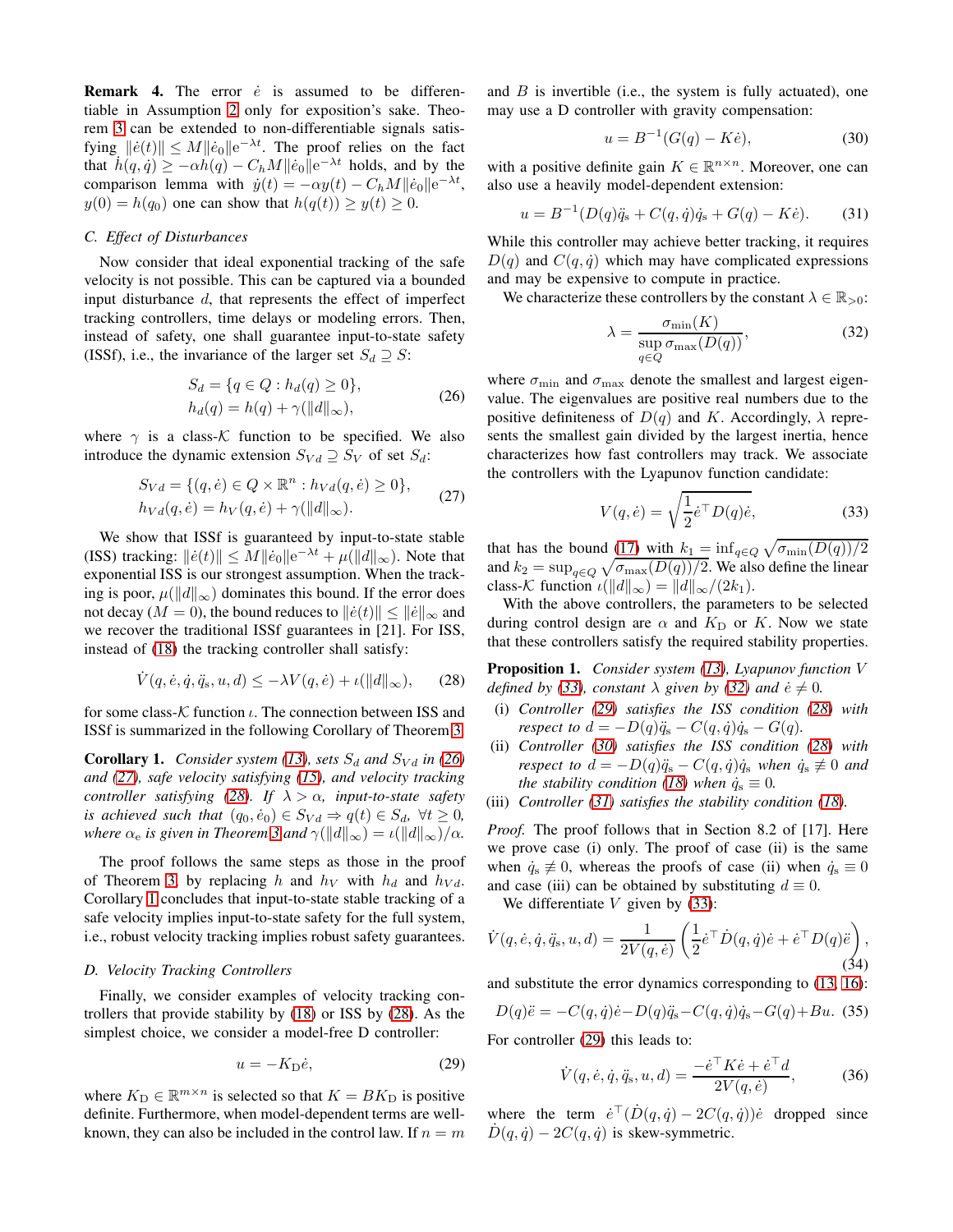

<span id="page-5-6"></span>Fig. 4. High-fidelity simulation of a Ninebot E+ Segway platform. (a) Planar dynamical model [\(13,](#page-2-3) [39\)](#page-5-1) with the model-free safety-critical controller [\(41,](#page-5-2) [42\)](#page-5-3). (b) Spatial dynamical model with the model-free controller [\(44,](#page-6-0) [45\)](#page-6-1). The controllers keeps the system safe (the CBF h is positive for all time).

Based on [\(36\)](#page-4-10), now we show [\(28\)](#page-4-3) holds. Since [\(32\)](#page-4-6) implies  $\dot{e}^\top K \dot{e} - \lambda \dot{e}^\top D(q) \dot{e} \geq 0$ , the definition [\(33\)](#page-4-5) of V leads to:

<span id="page-5-4"></span>
$$
\frac{-\dot{e}^\top K \dot{e}}{2V(q, \dot{e})} \le -\lambda V(q, \dot{e}),\tag{37}
$$

 $\forall q \in Q, \dot{e} \in \mathbb{R}^n$ . Furthermore, the Cauchy-Schwartz inequal-ity, the bound [\(17\)](#page-2-10) on V and the definition of  $\iota$  yield:

<span id="page-5-5"></span>
$$
\frac{\dot{e}^\top d}{2V(q,\dot{e})} \le \frac{\|\dot{e}\| \|d\|_{\infty}}{2k_1 \|\dot{e}\|} = \iota(\|d\|_{\infty}),\tag{38}
$$

where  $\|\dot{e}\|$  drops, making the right-hand side independent of time. Substituting [\(37,](#page-5-4) [38\)](#page-5-5) into [\(36\)](#page-4-10) yields [\(28\)](#page-4-3). 口

# <span id="page-5-0"></span>IV. APPLICATIONS TO WHEELED, FLYING AND LEGGED ROBOTS

Now we apply the proposed control method to robotic platforms, including high-fidelity simulations of a Segway and hardware experiments on a Drone and a Quadruped.

# *A. Numerical Simulation of Segway*

We consider a Ninebot E+ Segway platform with its planar and spatial high-fidelity dynamical models described in [25].

<span id="page-5-8"></span>Example 2 (Segway in plane). Consider the two-degrees of freedom planar Segway model in Fig. [4\(](#page-5-6)a) with configuration  $q = [p, \overline{\varphi}]^{\top} \in \mathcal{Q} = \mathbb{R} \times [0, 2\pi]$  including the position p and pitch angle  $\varphi$ . The dynamics are in form [\(13\)](#page-2-3), where:

$$
D(q) = \begin{bmatrix} m_0 & mL \cos \varphi \\ mL \cos \varphi & J_0 \end{bmatrix}, \quad G(q) = \begin{bmatrix} 0 \\ -m g L \sin \varphi \end{bmatrix},
$$

$$
C(q, \dot{q}) = \begin{bmatrix} b_t / R & -b_t - mL \dot{\varphi} \sin \varphi \\ -b_t & b_t R \end{bmatrix}, \quad B = \begin{bmatrix} K_m / R \\ -K_m \end{bmatrix},
$$
(39)

with parameters given in Table [I](#page-5-7) and  $u \in U = [-20, 20]$  V.

Our goal is to realize a desired forward velocity  $\dot{p}_{d}$  until reaching a wall at position  $p_{\text{max}}$ , then stop automatically and safely in front of the wall. This is captured by the CBF:

$$
h(q) = p_{\text{max}} - p,\tag{40}
$$

TABLE I

| PARAMETERS OF THE SEGWAY MODEL |  |
|--------------------------------|--|
|--------------------------------|--|

<span id="page-5-7"></span>

| Description                           | Parameter      | Value            | Unit             |
|---------------------------------------|----------------|------------------|------------------|
| gravitational acceleration            | g              | 9.81             | $m/s^2$          |
| radius of wheels                      | R.             | 0.195            | m                |
| mass of wheels                        | M              | $2 \times 2.485$ | kg               |
| mass moment of inertia of wheels      | $J_C$          | $2\times 0.0559$ | $\text{kgm}^2$   |
| distance of wheel center to frame CoM | Τ.             | 0.169            | m                |
| mass of frame                         | m              | 44.798           | kg               |
| mass moment of inertia of frame       | $J_G$          | 3.836            | $\text{kgm}^2$   |
| lumped mass $m_0 = m + M + J_C/R^2$   | m <sub>0</sub> | 52.710           | kg               |
| lumped inertia $J_0 = mL^2 + J_G$     | $J_0$          | 5.108            | $\mathrm{kgm}^2$ |
| torque constant of motors             | $K_{\rm m}$    | $2 \times 1.262$ | Nm/V             |
| damping constant of motors            | $b_{\rm t}$    | $2 \times 1.225$ | Ns               |

which, by condition [\(15\)](#page-2-5), leads to the safe forward velocity:

<span id="page-5-2"></span>
$$
\dot{p}_{\rm s} = \min\{\dot{p}_{\rm d}, \alpha(p_{\rm max} - p)\},\tag{41}
$$

similar to [\(22\)](#page-2-8). This safe velocity is tracked by the controller:

<span id="page-5-3"></span>
$$
u = K_{\dot{p}}(\dot{p} - \dot{p}_s) + K_{\varphi}\varphi + K_{\dot{\varphi}}\dot{\varphi}
$$
 (42)

with  $K_{\dot{p}} = 50 \text{ Vs/m}, K_{\varphi} = 150 \text{ V/rad}, K_{\dot{\varphi}} = 40 \text{ Vs/rad},$ which also stabilizes the Segway to the upright position.

Fig. [4\(](#page-5-6)a) shows simulation results where the Segway executes the task starting from  $p_0 = 0$ ,  $\varphi_0 = -0.138$  rad (where its frame is vertical),  $\dot{p}_0 = 0$ ,  $\dot{\varphi}_0 = 0$ , for  $\dot{p}_d = 1$  m/s,  $p_{\text{max}} = 2 \text{ m}$  and  $\alpha = 0.5 \text{ s}^{-1}$ . Notice that controller [\(41,](#page-5-2) [42\)](#page-5-3) is model-free, it does not rely on the full dynamics [\(13,](#page-2-3) [39\)](#page-5-1). The gains  $K_p$ ,  $K_\varphi$  and  $K_\varphi$ , however, are tuned so that the full dynamics achieves stable velocity tracking. These gains were tuned based on linearization and LQR in [25] and they determine the tracking performance with the associated  $\lambda$ .

<span id="page-5-9"></span><span id="page-5-1"></span>Example 3 (Segway in space). Consider the spatial model of the Segway in Fig. [4\(](#page-5-6)b) with 7-dimensional state space and 2 control inputs. The task is to navigate it from a start point to a goal (left panel) while avoiding obstacles of radius 0.5 m (solid black), similar to Example [1.](#page-2-12) The obstacle radius is buffered by the size of the Segway (dashed black) and the Segway's center must be kept outside this zone.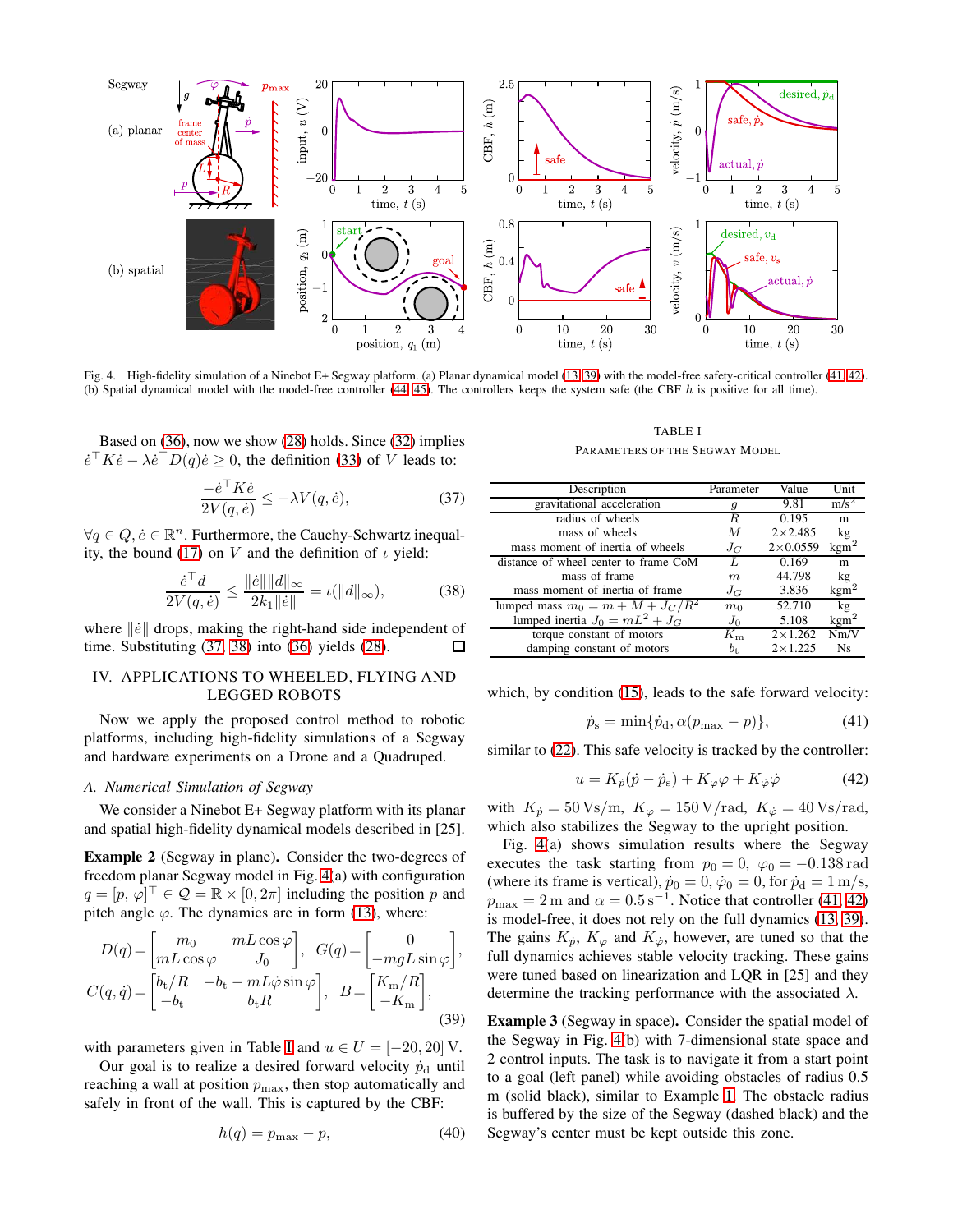

<span id="page-6-2"></span>Fig. 5. Hardware experiments using the proposed model-free safety-critical control method. An obstacle avoidance task is accomplished by two fundamentally different robots: a custom-made racing Drone (top) and a Unitree A1 Quadruped (bottom). (a) The Drone is tracking a safe velocity determined based on single integrator model. (b) The Quadruped is tracking a safe velocity based on single integrator model via side-stepping and (c) based on unicycle model via turning. Both robots executed the task with guaranteed safety. A video of the experiments can be found at [24].

This task is accomplished by tracking a safe velocity obtained for the unicycle model [\(25\)](#page-3-3); cf. Remark [2.](#page-3-4) We set the desired forward velocity and yaw rate  $\mu_d = (v_d, \omega_d)$ based on the distance  $d_g = ||(x_g - x, y_g - y)||$  to the goal as  $v_d = K_v d_g$  and  $\omega_d = -K_\omega(\sin \psi - (y_g - y)/d_g)$ . To avoid obstacles, we use a CBF that includes the heading direction:

<span id="page-6-3"></span>
$$
h(q) = d - r - \delta \cos(\psi - \theta), \tag{43}
$$

where  $d = ||(x_{o} - x, y_{o} - y)||$  is the distance from the obstacle,  $\theta = \arctan((y_0 - y)/(x_0 - x))$  is the angle towards the obstacle, and  $\delta \in \mathbb{R}_{>0}$  is a tunable parameter.

This CBF is incorporated into the quadratic program:

$$
\underset{\mu_{\rm s} \in \mathbb{R}^2}{\text{argmin}} \left( \mu_{\rm s} - \mu_{\rm d} \right)^{\top} \Gamma(\mu_{\rm s} - \mu_{\rm d})
$$
\n
$$
\text{s.t. } \nabla h(q) A(q) \mu_{\rm s} \ge -\alpha h(q), \tag{44}
$$

cf. [\(21\)](#page-2-13), where  $\Gamma = \text{diag}\{1, R^2\}$  is a weight between forward velocity and yaw rate with parameter  $R \in \mathbb{R}_{>0}$ . The resulting safe velocity  $\mu_s = (v_s, \omega_s)$  is tracked by the controller:

<span id="page-6-1"></span>
$$
u_{1,2} = K_{\dot{p}}(\dot{p} - v_{\rm s}) + K_{\varphi}\varphi + K_{\dot{\varphi}}\dot{\varphi} \pm K_{\dot{\psi}}(\dot{\psi} - \omega_{\rm s}) \quad (45)
$$

used at the two wheels with the same gains as in Example [2](#page-5-8) and a gain  $K_{\dot{\psi}} = 10 \text{ Vs/rad}$  on the yaw rate  $\dot{\psi}$ .

With this approach, the Segway is able to move to the goal safely, while its controller [\(44,](#page-6-0) [45\)](#page-6-1) is model-free. Fig. [4\(](#page-5-6)b) shows the safe motion for  $K_v = 0.16 \,\text{s}^{-1}$ ,  $K_\omega = 0.8 \,\text{s}^{-1}$ ,  $\alpha = 0.2 \,\mathrm{s}^{-1}, \,\delta = 0.5 \,\mathrm{m}$  and  $R = 0.25 \,\mathrm{m}$ .

#### *B. Hardware Experiments on Drone and Quadruped*

We executed the obstacle avoidance task of Example [3](#page-5-9) on two fundamentally different hardware platforms: a Drone and

a Quadruped; see Fig. [5.](#page-6-2) The obstacle locations were known to the robots, sensory information was used to determine the robots' position only. We performed two classes of experiments: by synthesizing safe velocities based on the single integrator and unicycle models, respectively; cf. Remark [2.](#page-3-4) A video of the experiments can be found at [24].

First, we considered the single integrator model, and we tracked the associated safe velocity with the Drone and the Quadruped by platform-specific tracking controllers. We used CBF [\(20\)](#page-2-14) and safe velocity [\(22\)](#page-2-8). The desired velocity was  $\dot{q}_d = -K_P(q - q_g)$  with saturation; cf. Example [1.](#page-2-12)

<span id="page-6-0"></span>The Drone was a custom-built racing drone [26], shown in Fig. [5\(](#page-6-2)a). It has 6 degrees of freedom and 4 actuators. The state of the Drone (position, orientation and corresponding velocities) were measured by IMU and an OptiTrack motion capture system. State estimation and control action computation ran at 400 Hz. The safe velocity was commanded to the drone wireless from a desktop computer, while velocity tracking was done using an on-board betaflight flight controller. The safe velocity was calculated with  $K_{\rm P} = 0.7$  s<sup>-1</sup> and  $\alpha = 0.2 \,\mathrm{s}^{-1}$ . Fig. [5\(](#page-6-2)a) shows the Drone reaching the goal safely, as guaranteed by Theorem [3](#page-3-2) since  $\alpha$  was selected small enough for the available tracking performance. The value of  $\alpha$  was chosen based on the simulated response of the single integrator.  $\alpha$  was not tuned for optimal performance, and it could potentially be increased for less conservatism.

The Quadruped was a Unitree A1 quadrupedal robot, shown in Fig. [5\(](#page-6-2)b), which has 18 degrees of freedom and 12 actuators. Its position was measured based on odometry assuming the feet do not slip, while joint states were available